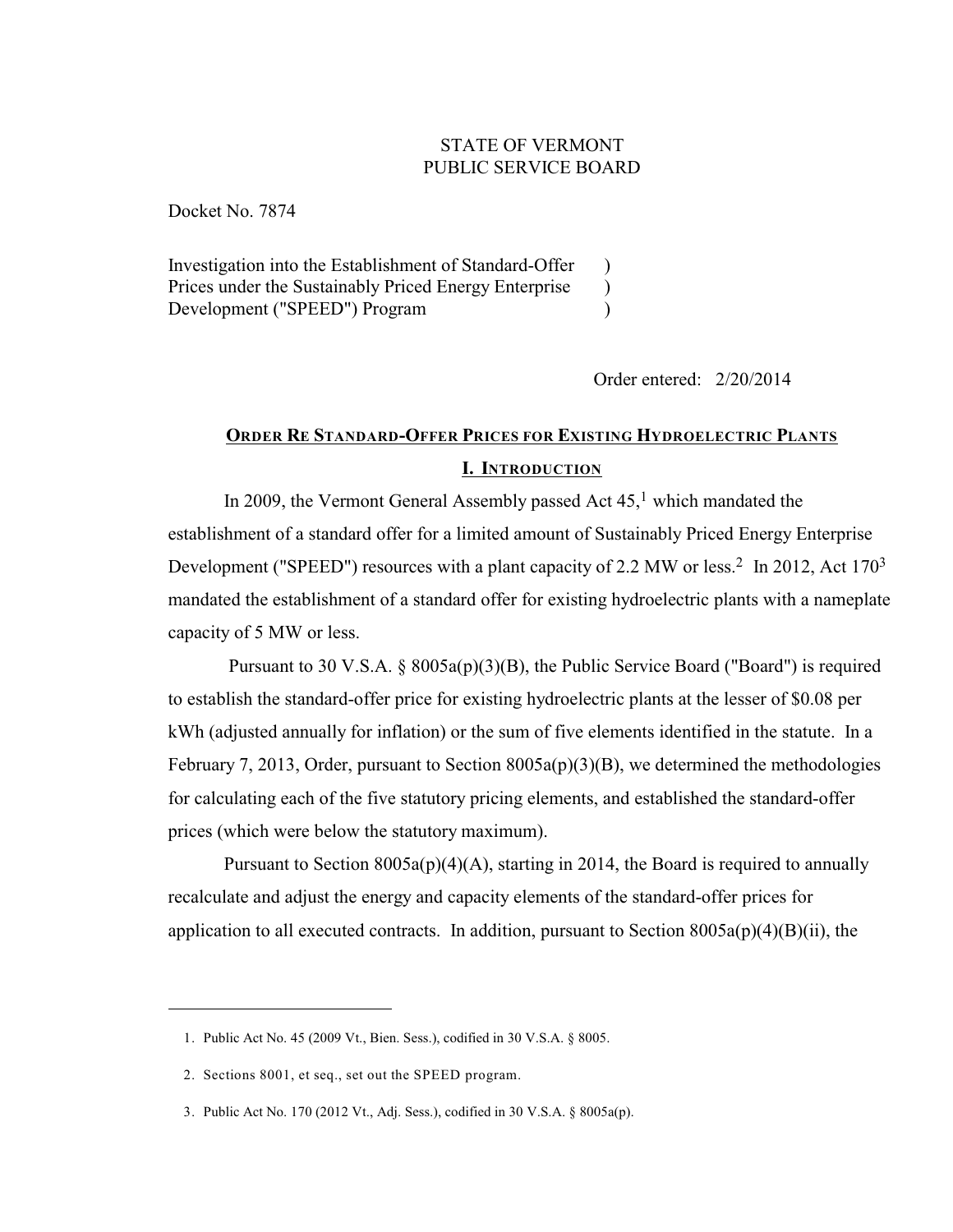Docket No. 7874 - Standard-Offer Prices for Existing Hydroelectric Plants Page 2

Board may annually adjust the other three price elements for inclusion in future executed contracts.

In this Order, pursuant to Section  $8005a(p)(4)(A)$ , we adjust the energy and capacity elements of the price for application to all executed contracts for existing hydroelectric plants. In addition, pursuant to Section  $8005a(p)(4)(B)(ii)$ , we adjust the environmental attributes element of the price for inclusion in future executed contracts. The price elements for avoided line losses and value of the long-term contract remain unchanged from the February 7, 2013, Order.

#### **II. STATUTORY AND PROCEDURAL HISTORY**

#### **A. Background**

In 2005, the Vermont General Assembly established the SPEED program to encourage the development of renewable energy resources in Vermont, as well as the purchase of renewable power by the State's electric distribution utilities.<sup>4</sup> In response to the legislation, the Board promulgated Board Rule 4.300 to implement the SPEED program. Board Rule 4.300 also established a SPEED Facilitator to encourage the development of resources under the program.<sup>5</sup>

Act 45, as amended by Act 65 in 2011, and Act 170 in 2012, establishes a standard-offer component to the SPEED program. Section 8005a requires the Board to establish standard-offer prices for new renewable plants with a nameplate capacity of 2.2 MW or less and requires the SPEED Facilitator to enter into long-term contracts with such plants. Pursuant to Section  $8005a(k)(2)$ , the SPEED Facilitator distributes the energy and attendant costs to the Vermont distribution utilities based on each utility's pro-rata share of total Vermont retail kWh sales for the previous calendar year.

Act 170 mandates the establishment of a standard-offer price for certain existing hydroelectric plants. Pursuant to Section  $8005a(p)(1)(A)$ , an existing hydroelectric plant means:

<sup>4.</sup> Those portions of Title 30 concerning renewable energy in general, and the SPEED program in particular, are set forth in 30 V.S.A. Chapter 89.

<sup>5.</sup> Section 8005(b)(1) requires the Board to "name one or more entities" as SPEED Facilitator. When this Section was enacted in 2005, the use of a SPEED Facilitator was at the Board's discretion; the Board decided to establish the SPEED Facilitator to help promote renewable development.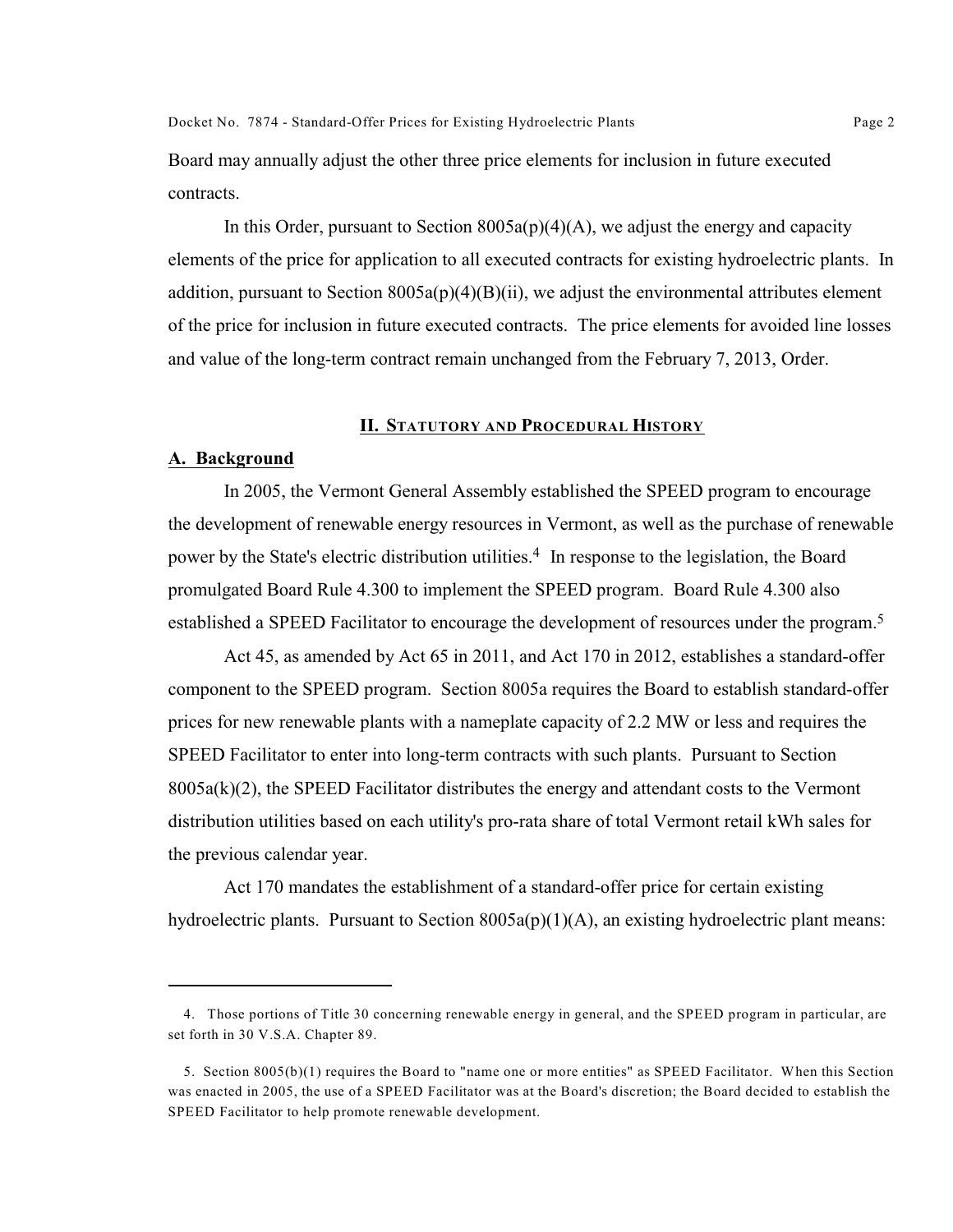a hydroelectric plant of five MW plant capacity or less that is located in the state, that was in service as of January 1, 2009, that is a qualifying small power production facility under 16 U.S.C. § 796(17)(C) and 18 C.F.R. part 292, and that does not have an agreement with the board's purchasing agent for the purchase of its power pursuant to subdivision 209(a)(8) of this title and board rules adopted under subdivision (8). The term includes hydroelectric plants that have never had such an agreement and hydroelectric plants for which such an agreement has expired, provided that the expiration date is prior to December 31, 2015.

Section  $8005a(p)(3)$  sets out the criteria for setting prices for existing hydroelectric plants,

requiring that a standard-offer contract price be the lesser of the following:

(A) \$0.08 per kWh, adjusted for inflation annually commencing January 15, 2013, using the CPI; $6 \text{ or }$ 

(B) The sum of the following elements:

(i) a two-year rolling average of the ISO New England Inc. (ISO-NE) Vermont zone hourly locational marginal price for energy;

(ii) a two-year rolling average of the value of the plant's capacity in the ISO-NE forward capacity market;

(iii) the value of avoided line losses due to the plant as a fixed increment of the energy and capacity values;

(iv) the value of environmental attributes, including renewable energy credits; and

(v) the value of a 10- or 20-year contract.

In addition, Section  $8005a(p)(4)(A)$  requires, starting in 2014, that the Board annually "recalculate and adjust the energy and capacity elements of the price" and that the recalculated and adjusted energy and capacity elements shall apply to all executed contracts, "whether or not the contracts were executed prior to the adjustments." With respect to the price elements of avoided line losses, environmental attributes, and the value of a long-term contract, pursuant to Section  $8005a(p)(4)(B)(i)$ , these elements "remain fixed at their values at the time a contract is signed" for the duration of an executed contract, except that the Board may periodically adjust the value of environmental attributes of an executed contract based upon whether the plant

<sup>6.</sup> Section 8002(3) defines CPI as the Consumer Price Index for all urban consumers, designated as "CPI-U," in the northeast region, as published by the U.S. Department of Labor, Bureau of Labor Statistics.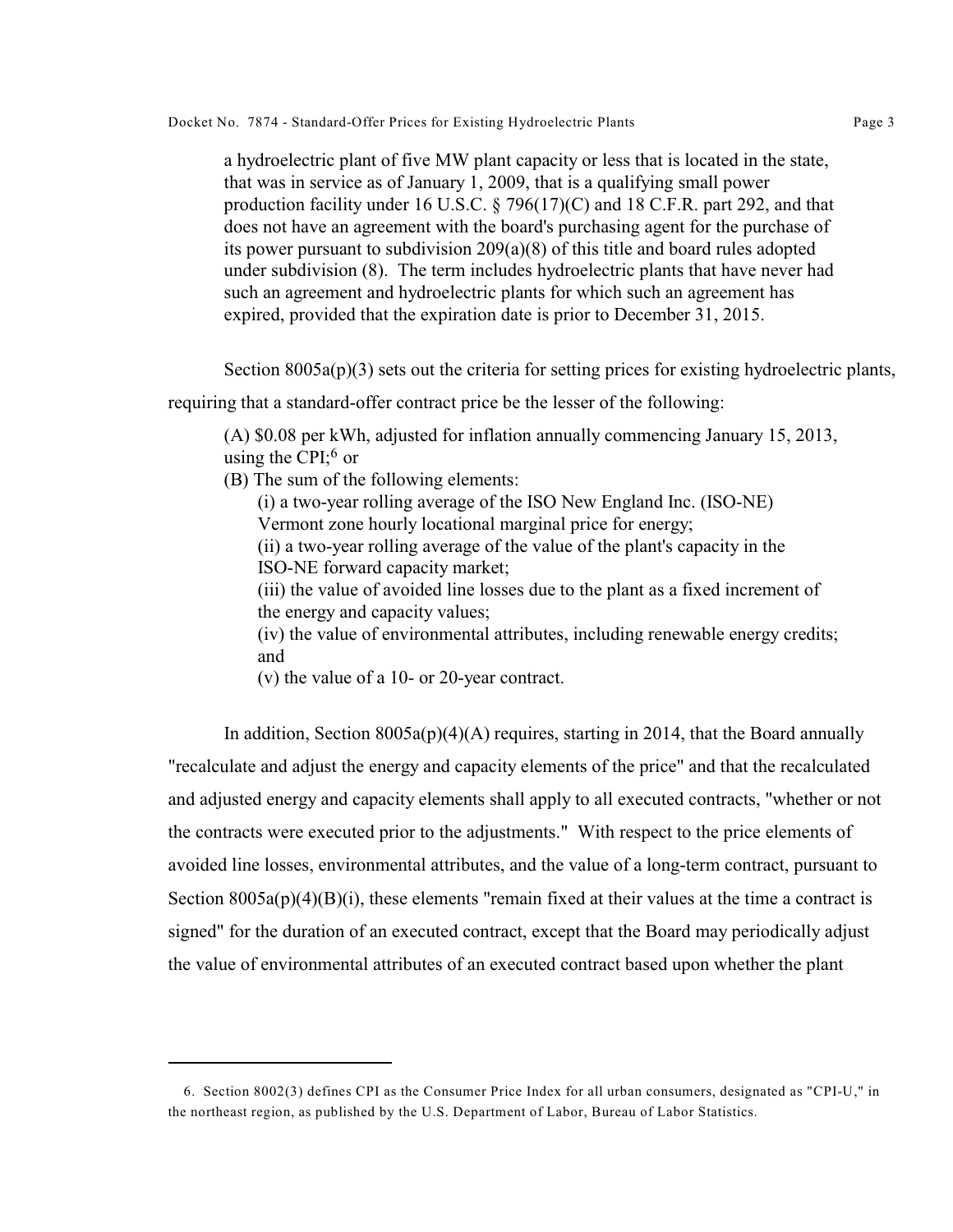becomes certified by the Low-Impact Hydropower Institute of Portland, Maine ("LIHI")<sup>7</sup> or loses such certification. Pursuant to Section  $8005a(p)(4)(B)(ii)$ , the Board annually may adjust "these elements for inclusion in contracts that are executed after the date any such adjustments are made."

Section  $8005a(p)(5)$  further provides that no "existing hydroelectric plant receive a price in one year higher than its price in the previous year, adjusted for inflation using the CPI," except if a hydroelectric plant becomes certified by LIHI, then the Board "may add to the price any incremental increase in the value of the plant's environmental attributes resulting from such certification."

### **B. Procedural History**

On February 7, 2013, the Board issued an Order establishing the standard-offer price for existing hydroelectric plants shall be the lesser of \$0.08 per kWh, adjusted annually for inflation, or the sum of five elements identified in the statute, pursuant to Section  $8005a(p)(3)(B)$ . The actual price for a plant was based upon the methodologies for calculating each of the statutory pricing elements set out in the February 7, 2013, Order.

The February 7, 2013, Order required that on or before November 15, 2013, interested parties shall file recommendations with regard to the statutory criteria, pursuant to Section  $8005a(p)(3)(B)$ , for adjusting a standard-offer price for existing hydroelectric plants.

On November 15, 2013, the City of Burlington Electric Department ("BED") and the Vermont Independent Power Producers Association ("VIPPA") filed comments and recommendations on the statutory criteria for calculating a standard-offer price for existing hydroelectric plants.

<sup>7.</sup> The LIHI is a non-profit  $501(c)(3)$  organization dedicated to reducing the impacts of hydroelectric generation through the certification of hydroelectric projects that have avoided or reduced their environmental impacts pursuant to the LIHI's criteria. In order to be LIHI-certified, a hydroelectric facility must meet criteria in the following eight areas: river flows, water quality, fish passage and protection, watershed protection, threatened and endangered species protection, cultural resource protection, recreation, and facilities recommended for removal.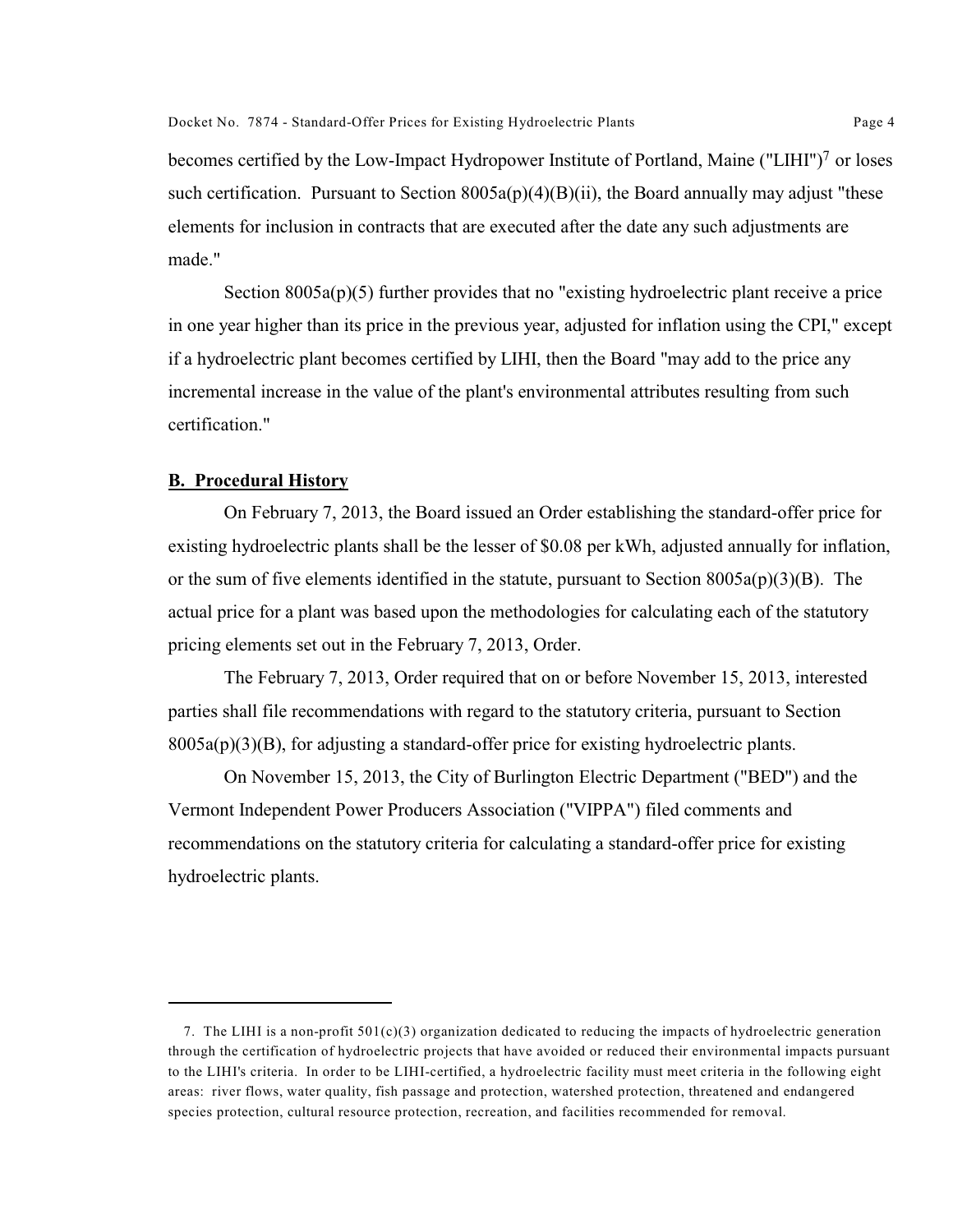#### **III. PARTIES 2014 RECOMMENDATIONS**

BED and VIPPA filed recommendations for adjusting the five statutory pricing elements, pursuant to Section 8005a(p)(4)(A) and Section 8005a(p)(4)(B)(ii). VIPPA contends that the methodology in the February 7, 2013, Order should remain the same, except the REC value for LIHI-certified plants. Specific comments on four of the elements are summarized below.

#### Value of Plant's Capacity

BED recommends that the capacity price element be calculated based on the Forward Capacity Market ("FCM") prorated clearing price for the appropriate capacity period, and not the FCM clearing price. When excess capacity clears the annual Forward Capacity Auction ("FCA"), a prorated clearing price is calculated to reflect the excess supply. This prorated clearing price is the payment rate received by a generator clearing the FCA.

With regard to the capacity price for hydroelectric units that are treated as load reducers by ISO-NE, BED recommends the use of the net regional clearing price ("NRCP"), rather than the FCM clearing price with a 15 percent adder. $8$ 

#### Value of Avoided Line Losses

BED contends that the 3 percent value for avoided line losses for one transformation (from 115 kV to interconnection voltage) appears to be high. BED indicates that, for 2012, the non-pool transmission facility ("non-PTF") losses as a percentage of total losses across the Vermont Electric Power Company, Inc. ("VELCO"), transmission system are approximately 0.33 percent. BED further states that it does not have sufficient information on the derivation of the 3 and 5 percent avoided line loss values to offer a specific alternative value.

<sup>8.</sup> The NRCP is the rate charged to participants with a capacity load obligation in the ISO-NE regional market. The NRCP represents a blended rate for the monthly cost of procuring capacity supply obligations within each capacity zone through the FCA and reconfiguration auctions. There are four capacity zones in New England and Vermont resides in the rest-of-pool zone.

<sup>9.</sup> Line losses across the VELCO transmission include both non-PTF and PTF losses. Approximately 95 percent of VELCO's transmission assets are PTF.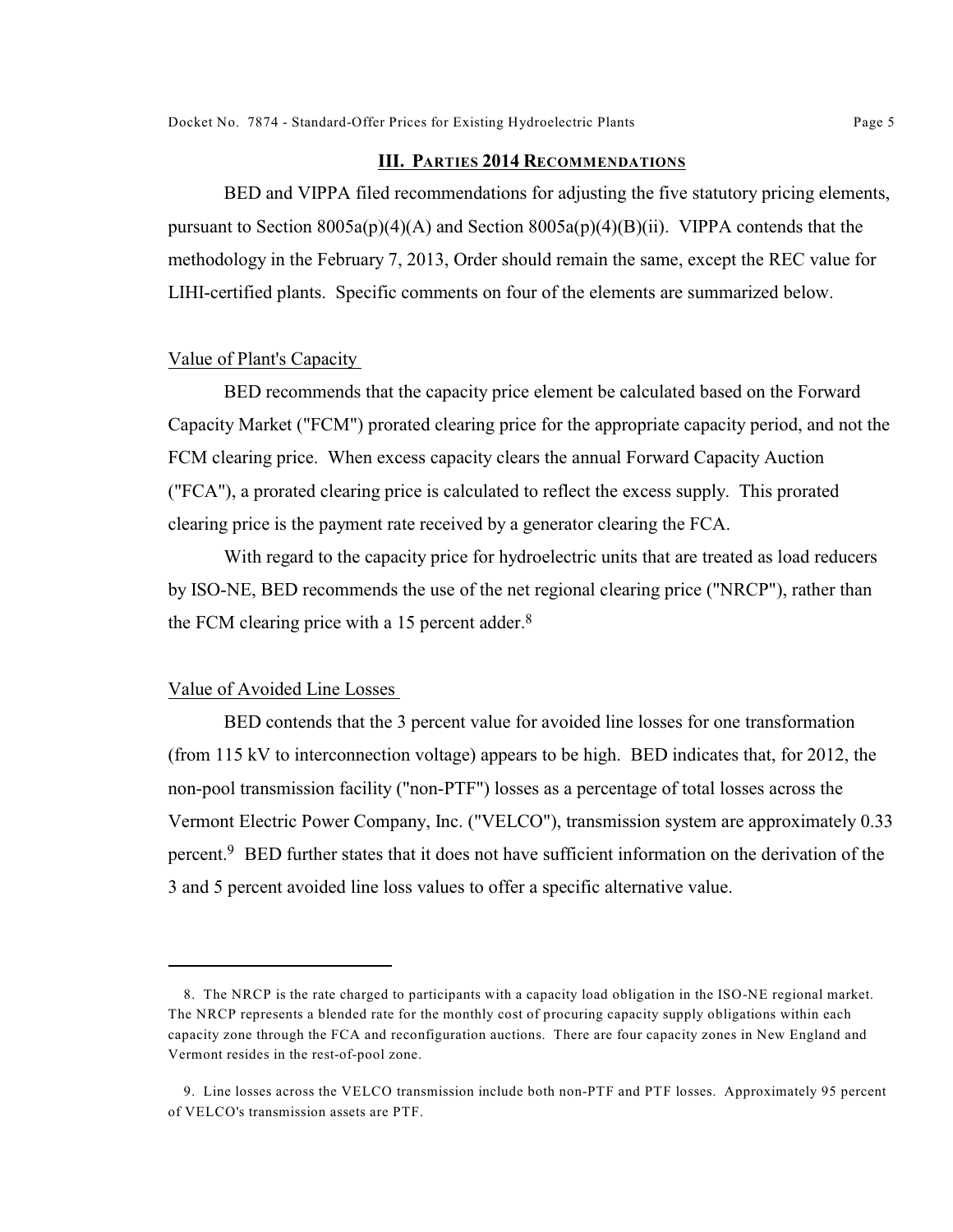#### Value of Environmental Attributes

VIPPA recommends that the REC value for LIHI-certified plants with 20-year contracts be increased from 2.5 cents per kWh to 2.6 cents per kWh in order to recognize the increase in the alternative compliance payment ("ACP") adopted by the Massachusetts Department of Energy Resources for Class II renewable generation.<sup>10</sup>

With regard to REC values for LIHI-certified plants, BED contends that the value appears high given that no 10- to 20-year market exists for sellers of such attributes and that recent forecasts of the market value of such attributes show the value falling sharply as energy prices rise over time. BED suggests that the value of LIHI-certified RECs be reduced by 20 percent for 3- to 5-year contracts and by a greater amount (as much as 60 percent) when considering 10- and 20-year contracts.

#### Value of 10- or 20-Year Contract

With regard to the 5 percent adder to the value of the energy and capacity components of the price for 10-year contracts and a 10 percent adder for 20-year contracts, BED recommends that adder values be reconsidered given that the contract pricing is indexed to the actual wholesale market energy prices and inflation. BED suggests that the recent changes in the consumer price index be compared to the current rate of change in natural gas prices to establish any long-term contract value adder. BED also recommends that the long-term adder distinguish between LIHI and non-LIHI resources given the uncertainty of determining long-term REC prices for LIHI-certified plants.

#### **IV. DISCUSSION**

In a February 7, 2013, Order, pursuant to Section  $8005a(p)(3)(B)$ , we determined the methodologies for calculating each of the five statutory pricing elements, and established the standard-offer prices (which were below the statutory maximum of \$0.08 per kWh). The five

<sup>10.</sup> Any Retail Electricity Supplier that is required to comply with the Massachusetts Renewable Energy Portfolio Standard ("RPS") and Alternative Energy Portfolio Standard ("APS") regulations may, if necessary, discharge some or all of its obligations by making an ACP. Each year the ACP must be adjusted in accordance with the previous year's Consumer Price Index.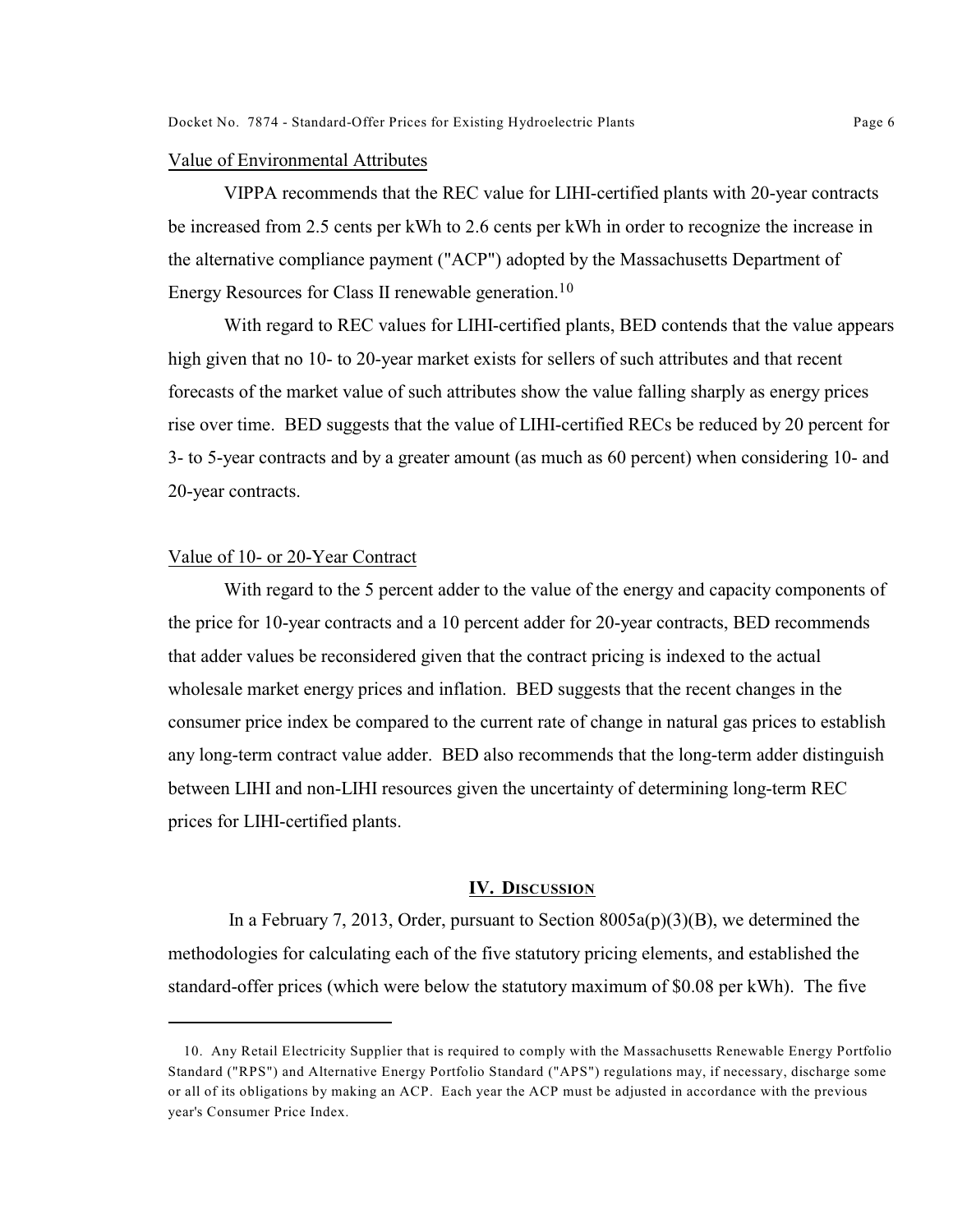elements are: (1) the two-year rolling average of the ISO-NE Vermont zone hourly locational marginal price ("LMP") for energy; (2) the two-year rolling average of the value of the plant's capacity in the ISO-NE forward capacity market; (3) the value of avoided line losses; (4) the value of environmental attributes; and (5) the value of a 10- or 20-year contract.

Pursuant to the Board's obligation under Section  $8005a(p)(4)(A)$ , we set the 2014 energy price element for all hydroelectric units at 4.57 cents per kWh based upon the average two-year rolling average of the ISO-NE Vermont zone hourly real-time LMP for calendar years 2012 and  $2013$ .<sup>11</sup> The energy price element is calculated with the same methodology used in our February 7, 2013, Order.

In the February 7, 2013, Order, we determined that the capacity price element for each hydroelectric unit shall be calculated by multiplying the ISO-NE capacity rating by the FCM clearing price for the appropriate period and dividing that revenue value by the kWh the plant generates.<sup>12</sup> BED's recommendation of the use of the prorated clearing price is consistent with the methodology used in the February 7, 2013, Order to calculate the capacity price element.<sup>13</sup> Therefore, we clarify that the FCM clearing price used to calculate the capacity price element is the payment rate received by generators in the FCA. In FCAs with excess capacity, this value represents the prorated clearing price and in FCAs with no excess capacity this value represents the FCM clearing price. Accordingly, the average FCM clearing price used in determining the 2014 capacity price element shall be \$2.44 per kW-month based upon the two-year average payment rate for FCA 2012-2013 results and 2013-2014 results.<sup>14</sup>

<sup>11.</sup> ISO-NE LMP values are found at http://www.iso-ne.com/markets/hstdata/znl\_info/hourly/index.html.

<sup>12.</sup> An existing hydroelectric unit is categorized as either an ISO Settlements Only Generator ("ISO-SOG") or a load reducer. If a unit is an ISO-SOG, then it will have FCM-qualified winter and summer capacity rating. Load reducers decrease the capacity obligation for a utility by reducing the utility's load requirement at the time of the peak load for the ISO-NE system. The capacity rating for a load-reducer unit will be based on its generation at the time of the ISO-NE peak for the previous two years.

<sup>13.</sup> The average FCM clearing price of \$2.84 per kW-month identified in the February 7, 2013, Order represents a two-year average of the prorated clearing price for FCA 2011-2012 results and 2012-2013 results.

<sup>14.</sup> FCA results are found at: http://www.iso-ne.com/markets/othrmkts\_data/fcm/cal\_results/index.html.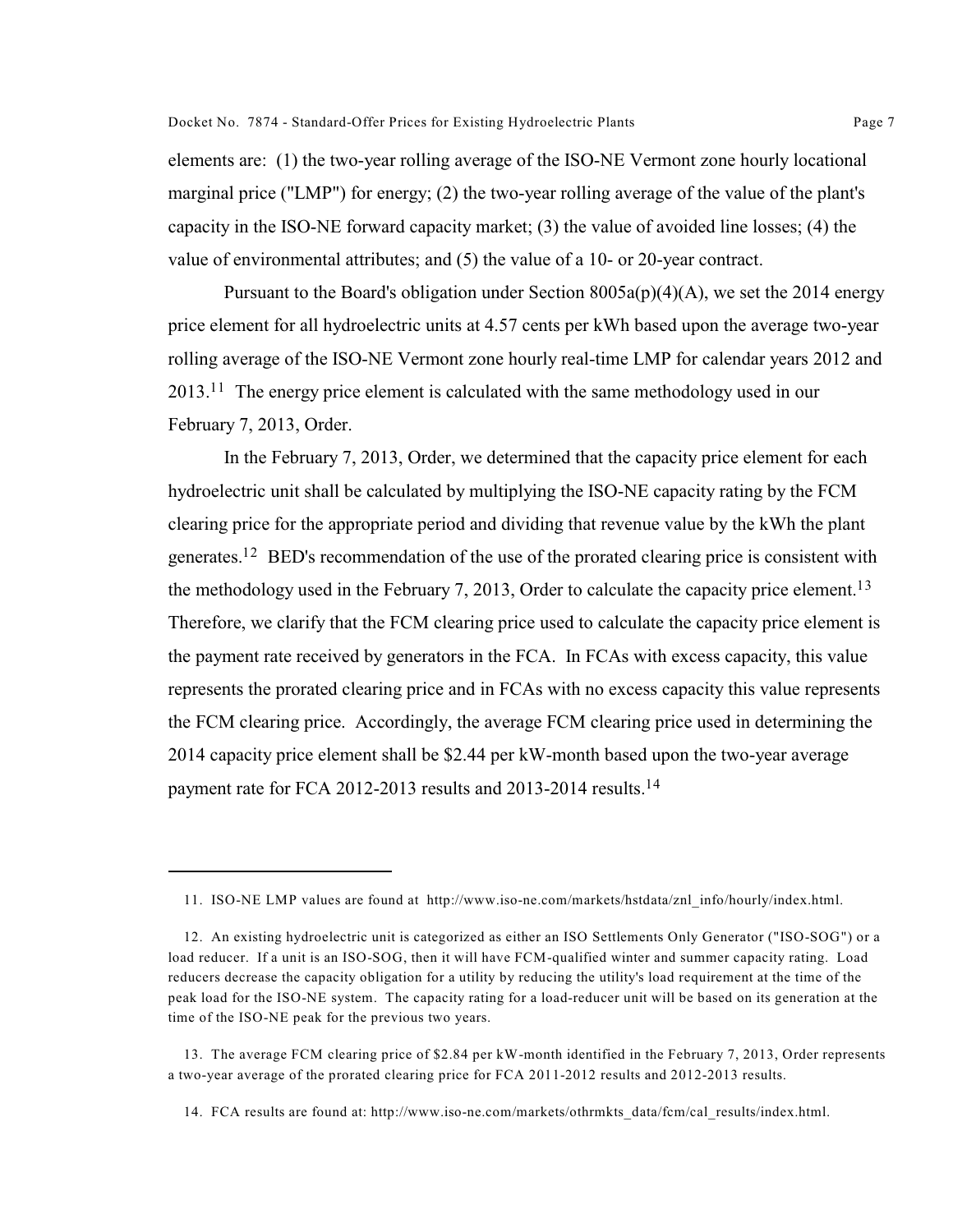In the February 7, 2013, Order, we determined that for units that serve as load reducers a 15 percent adder shall be made to the capacity revenue value to reflect that the unit is reducing the utility's capacity reserve requirement. BED recommends the use of the NRCP, rather than the FCM clearing price with a 15 percent adder, because the NRCP represents the rate that Vermont distribution utilities are charged for capacity on a monthly basis, and thus reflects the value the unit is reducing the utility's capacity reserve requirement.<sup>15</sup> At this time, BED has not demonstrated that the use of the NRCP is appropriate. Therefore, for this Order, we require that the 15 percent adder to the capacity revenue value continue to be used for 2014 contracts for units that serve as load reducers. Nonetheless, we find that the use of the NRCP warrants further investigation. Therefore, we are requesting that comments be filed before the next annual adjustment for the energy and capacity price elements that address the use of the NRCP rather than the FCM clearing price with a 15 percent adder.

Pursuant to Section  $8005a(p)(4)(B)(i)$ , the price elements of avoided line losses, environmental attributes, and the value of a long-term contract remain fixed at their values at the time a contract is signed for the duration of an executed contract, except that the Board may periodically adjust the value of environmental attributes of an executed contract based upon whether the unit becomes LIHI-certified or loses such certification. Pursuant to Section  $8005a(p)(4)(B)(ii)$ , the Board annually may adjust the three elements for inclusion in future executed contracts.

In the February 7, 2013, Order, we determined that the value for avoided line losses shall be calculated as either 3 or 5 percent of the sum of the value of the energy and capacity elements. If there is one transformation (from 115 KV to interconnection voltage), then the losses are assumed to be 3 percent. If there is an additional transformation (from sub-transmission voltage to interconnection voltage), then the losses are assumed to be 5 percent. BED suggests that these values may be high, but provides no alternative values for consideration. We conclude that these values continue to represent reasonable assumptions about transmission and distribution losses and make no adjustments to the values for inclusion in future contracts. If BED has further

<sup>15.</sup> The average monthly NRCP for the 2012-2013 period is \$3.00 per kW-month.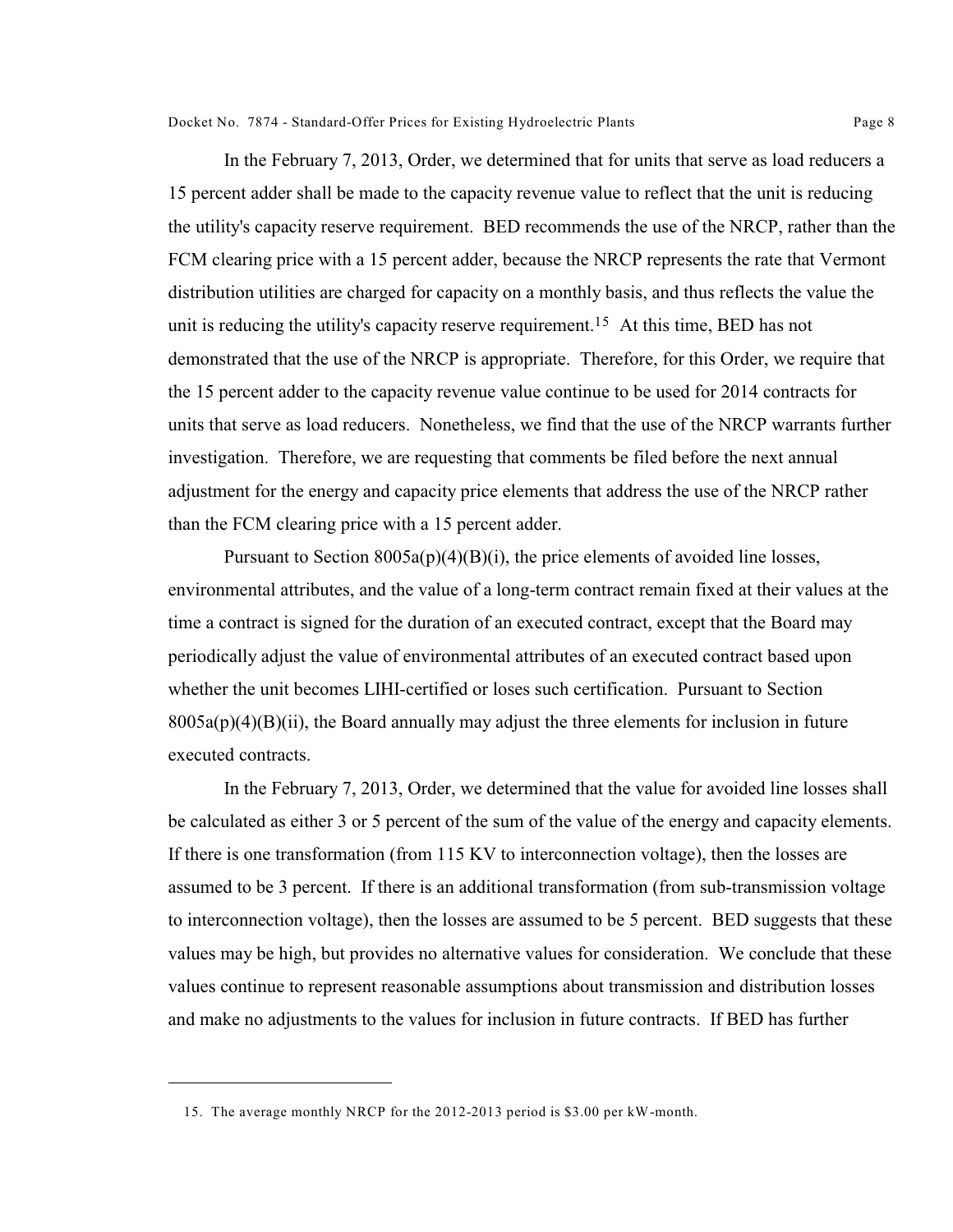evidence that the line loss figures are too high, it should present it during the next annual comment period.

In the February 7, 2013, Order, we determined that the environmental attribute values shall be determined based on the renewable energy credits (RECs) attributable to the plant's generation. The values are \$23 per MWh for LIHI-certified plants entering a 10-year contract, \$25 per MWh for LIHI-certified plants entering a 20-year contract, and \$1 per MWh for non-LIHI-certified plants whether entering a 10- or 20-year contract. VIPPA recommends that the value for LIHI-certified plants entering a 20-year contract be adjusted to \$26 per MWh to reflect the increase in ACP adopted by Massachusetts for Class II renewable generation. BED contends that the values should be reduced significantly over a 10- and 20-year contract to reflect recent market forecasts of these attributes, but provides no actual data to support its recommendations.

We conclude that the value for LIHI-certified plants entering a 20-year contract shall be adjusted to \$26 per MWh to reflect the increase in ACP for Class II renewable generation. The REC value of \$26 per MWh represents a small discount on the likely value of LlHI-certified RECs in the Massachusetts market. As we concluded in the February 7, 2013, Order, this discount (which effectively increases over time as inflation increases the market value of RECs) would compensate Vermont ratepayers for the risk that ratepayers are taking that a change in policies in Massachusetts or another state would dramatically reduce the value of these RECs over the course of the decade or two decades following the signing of the standard-offer contract.

In the February 7, 2013, Order, we determined that a five percent adder to the value of the energy and capacity components of the price for 10-year contracts, and a 10 percent adder for 20-year contracts, shall be used to reflect the value for long-term contracts. BED suggests that these adders should be reconsidered, but provides no specific alternative values for consideration. As we concluded in the February 7, 2013, Order, these adders reflect that the contract structure provides price stability over its duration, due to the restriction that the total annual price paid cannot rise faster than inflation. In the absence of specific alternatives, we find no reason to change our previous rulings and, therefore, make no adjustments to adders for inclusion in future contracts.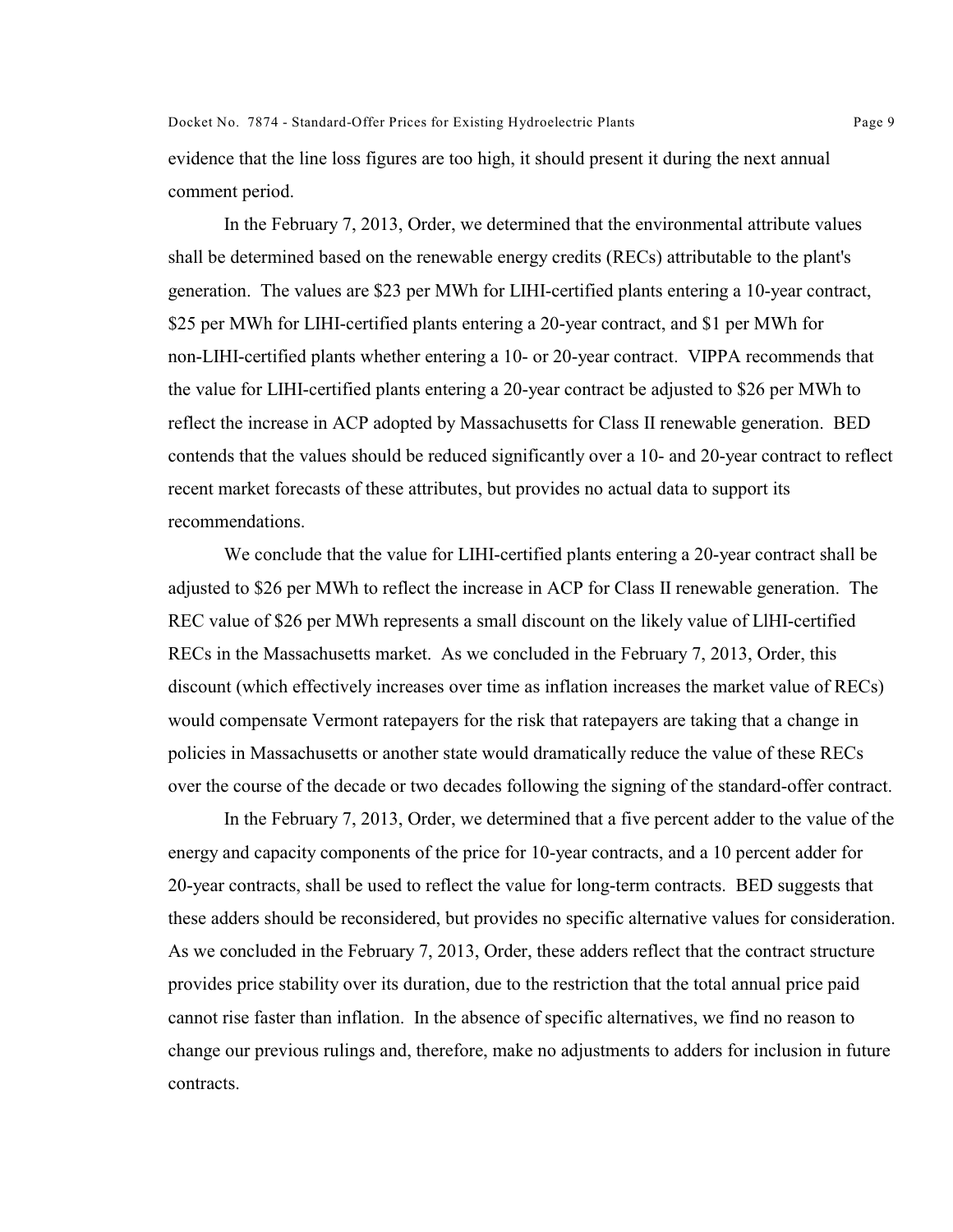The 2014 value of the elements for use in establishing a standard-offer price for existing hydroelectric facilities with a nameplate capacity of 5 MW or less are summarized below.

| <b>2014 Price Elements for Existing Hydroelectric Plants</b>                                                                                                                                                                 |                                    |                  |                                    |                  |
|------------------------------------------------------------------------------------------------------------------------------------------------------------------------------------------------------------------------------|------------------------------------|------------------|------------------------------------|------------------|
|                                                                                                                                                                                                                              | 10-Year Contract<br>LIHI certified | 10-Year Contract | 20-Year Contract<br>LIHI certified | 20-Year Contract |
| Energy                                                                                                                                                                                                                       | 4.57 cents/kWh                     | 4.57 cents/kWh   | 4.57 cents/kWh                     | 4.57 cents/kWh   |
| Capacity                                                                                                                                                                                                                     | <b>TBD</b>                         | TBD              | TBD                                | TBD              |
| Avoided Line<br>Losses                                                                                                                                                                                                       | $3\%$ or $5\%$                     | $3\%$ or $5\%$   | $3\%$ or $5\%$                     | $3\%$ or $5\%$   |
| Environmental<br>Attributes                                                                                                                                                                                                  | 2.3 cents/kWh                      | $0.1$ cents/kWh  | 2.6 cents/kWh                      | $0.1$ cents/kWh  |
| Contract Adder<br>Value                                                                                                                                                                                                      | $5\%$                              | $5\%$            | 10%                                | 10%              |
| Note: The capacity price element for each hydroelectric unit shall be calculated by multiplying the ISO-NE<br>the company of the contract of the contract of the contract of the contract of the contract of the contract of |                                    |                  |                                    |                  |

capacity rating by the FCM payment price and dividing that revenue value by the kWh the plant generates. The capacity rating for an ISO-SOG is the FCM-qualified winter and summer capacity rating. The capacity rating for a load-reducer is its generation at the time of the ISO-NE peak for the previous two years. The FCM payment price for use in 2014 contracts is \$2.44 per kW-month. For load reducers a 15 percent adder shall be made to the capacity revenue value.

Pursuant to Section  $8005a(p)(3)(A)$ , the statutory cap of \$0.08 per kWh is required to be adjusted for inflation annually using the CPI. The CPI rose 1.5 percent in 2013.<sup>16</sup> For 2014, the statutory cap is adjusted to \$0.081 per kWh.

Finally, as discussed above, Section  $8005a(p)(4)$  requires that the Board annually adjust the energy and capacity values determined in this Order. Accordingly, we require that interested parties file, by November 15, 2014, recommendations with regard to the values to be used for determining the energy and capacity elements of the price for both existing and future standardoffer contracts. Interested parties are also requested to address the use of NRCP in determining the capacity price element for units that serve as load reducers. In addition, interested parties

<sup>16.</sup> The 2013 CPI can be found at: http://www.bls.gov/cpi/cpid1312.pdf.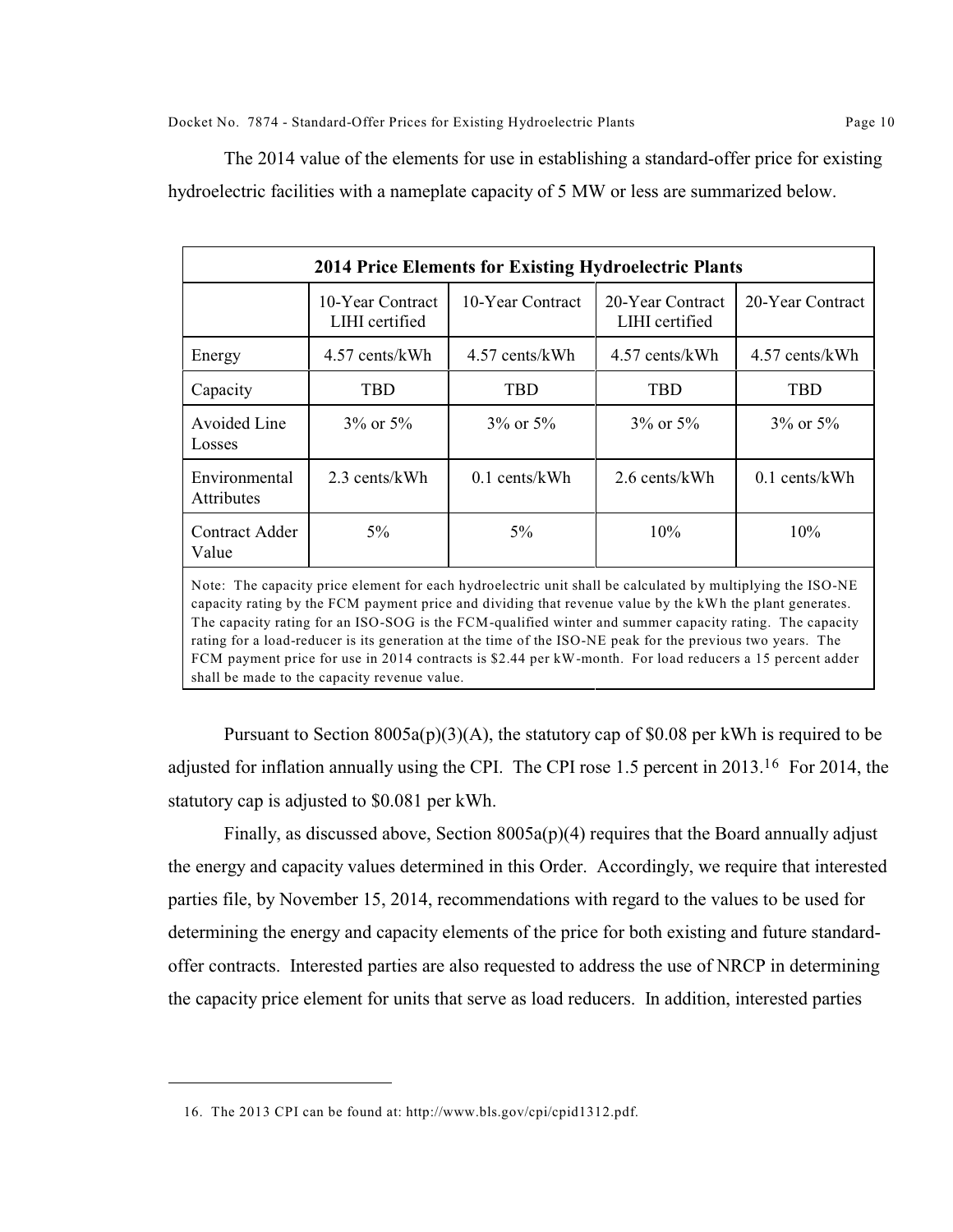may make recommendations with respect to the price elements of avoided line losses, environmental attributes, and the value of a long-term contract for future contracts.

## **V. CONCLUSION**

In conclusion, pursuant to Section  $8005a(p)(4)(A)$ , we adjust the energy and capacity elements of the standard-offer price for application to all executed contracts for existing hydroelectric plants. In addition, pursuant to Section  $8005a(p)(4)(B)(ii)$ , we adjust the environmental attributes element of the price for inclusion in future executed contracts. The standard-offer price elements for avoided line losses and value of the long-term contract remain unchanged from the February 7, 2013, Order.

Accordingly, we establish that the standard-offer price for existing hydroelectric plants shall be the lesser of \$0.081 per kWh, or the sum of five elements identified in this Order.

#### **VI. ORDER**

IT IS HEREBY ORDERED, ADJUDGED AND DECREED by the Public Service Board of the State of Vermont that:

1. Effective for any standard-offer contract executed subsequent to the issuance of this Order, the standard-offer price for existing hydroelectric plants under 30 V.S.A. § 8005a(p) shall be as determined herein.

2. On or before November 15, 2014, interested parties shall file recommendations with regard to the statutory criteria under 30 V.S.A.  $\S 8005a(p)(3)(B)$  for adjusting the standard-offer price for existing hydroelectric plants.